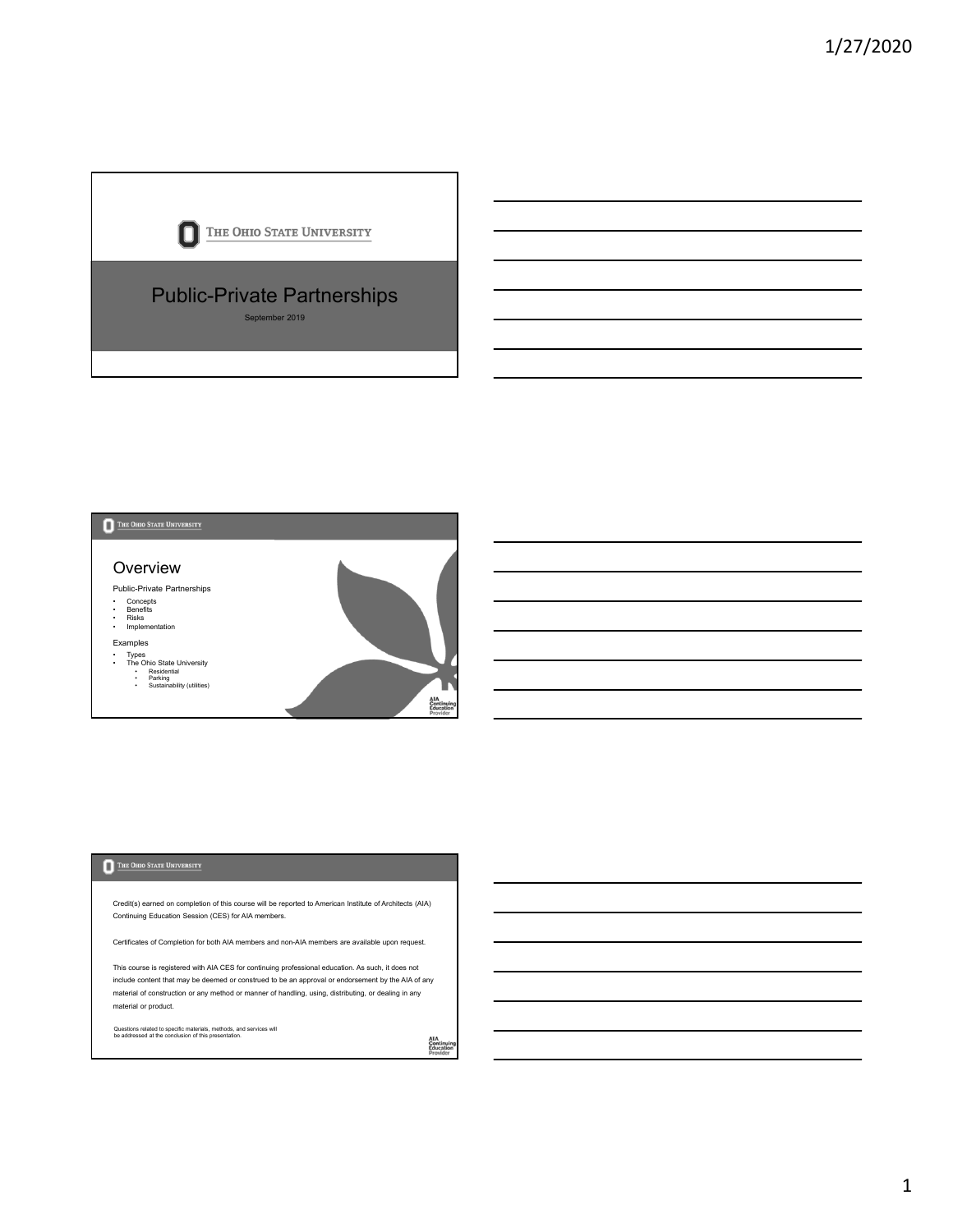## Course Description

- Discuss the Public-Private Partnership concept
- Consider how partnerships can benefit higher education
- Introduce how a Public-Private Partnership is created

 $\frac{4}{10}$ 

AIA<br>Con<br>Edu

e<br>M

• Review types of agreements and arrangements

# THE OHIO STATE UNIVERSITY

# Concept

Public-Private Partnerships

- Contract between a non-profit and a private company
- Non-profit transfers responsibilities/risks to a private company
- Non-profit maintains ownership

### THE OHIO STATE UNIVERSITY

# Agreements are Unique

- Long term (25-75 years)
- Capital
- Operation
- Maintenance
- Construction/renovation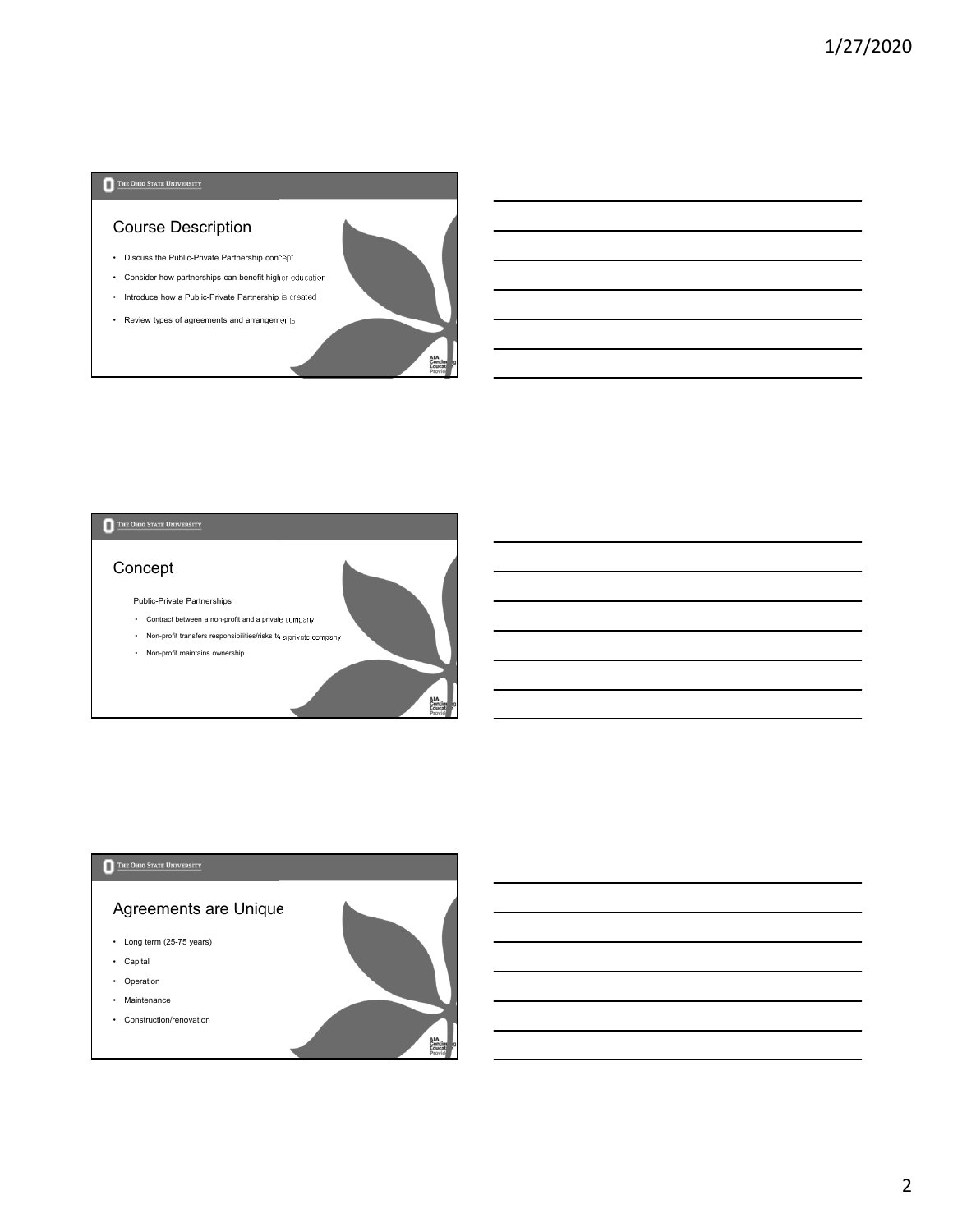#### Benefits

- Up-front Capital (Asset Monetization)
- Increased bonding/debt capacity • Reduced Risk (financial, operational, etc.)
- Innovation
- Expertise
- Operational Efficiency







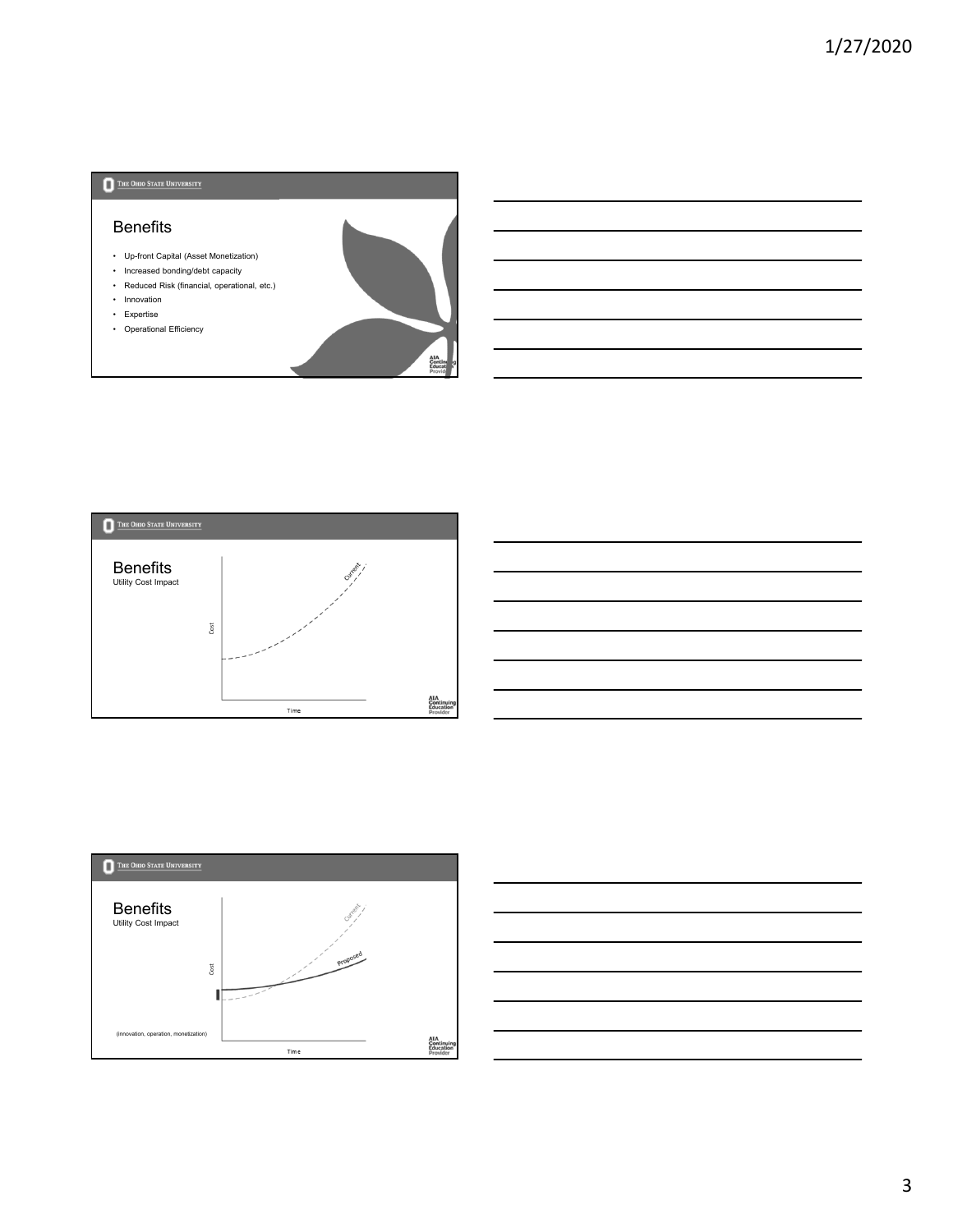





AIA<br>Contin<br>Educal

### THE OHIO STATE UNIVERSITY

## Implementation

- Request for qualifications
- Request for information
- Request for proposal
- Transition
- Operation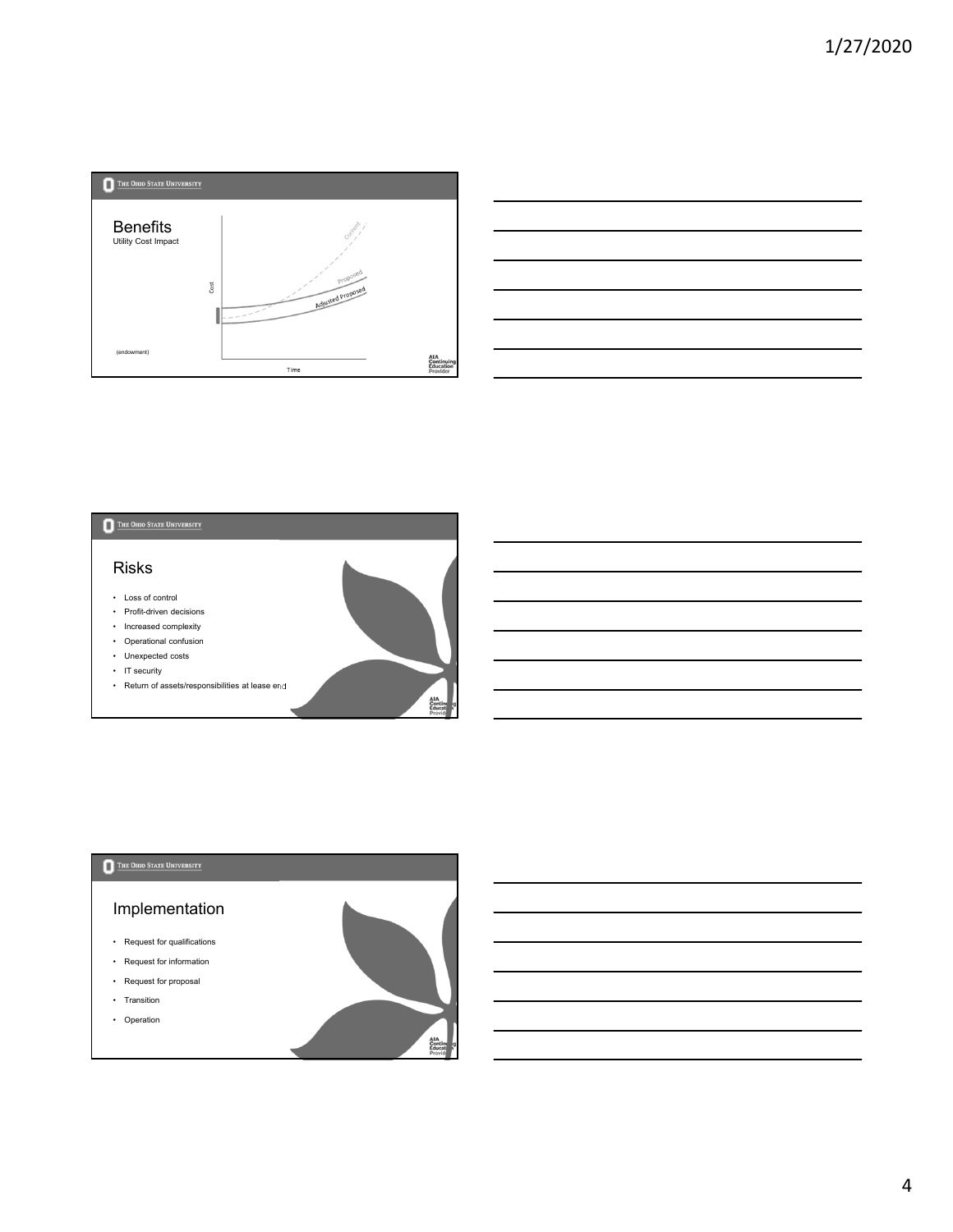

| <u> 2002 - Andrea Andrew Maria (h. 1888).</u>                                                                                                                                                                                                                                                                                                                |  |  |
|--------------------------------------------------------------------------------------------------------------------------------------------------------------------------------------------------------------------------------------------------------------------------------------------------------------------------------------------------------------|--|--|
|                                                                                                                                                                                                                                                                                                                                                              |  |  |
| <u>. In the contract of the contract of the contract of the contract of the contract of the contract of the contract of the contract of the contract of the contract of the contract of the contract of the contract of the cont</u><br><u> 1989 - Johann Barbara, martxa alemaniar argamento estas especial de la propia de la propia de la propia de l</u> |  |  |
| a shekarar 1980 haqida qayta tashkil qayta tashkil tashkil tashkil tashkil tashkil tashkil tashkil tashkil tas<br>Manazarta                                                                                                                                                                                                                                  |  |  |
| <u> 1989 - Johann Harry Harry Harry Harry Harry Harry Harry Harry Harry Harry Harry Harry Harry Harry Harry Harry</u>                                                                                                                                                                                                                                        |  |  |
| <u> 2000 - Andrea Andrew Amerikaanse kommunister († 1952)</u>                                                                                                                                                                                                                                                                                                |  |  |
|                                                                                                                                                                                                                                                                                                                                                              |  |  |

## THE OHIO STATE UNIVERSITY Partner Selection • Qualifications • Litigation • Bed Side Manner (Communication) • Culture • References/Experience • Financial Standing • Up-Front Payment AIA<br>Contin<br>Educal

AIA<br>Contin<br>Educal

#### THE OHIO STATE UNIVERSITY

## **Transition**

- Demarcation
- Transfer of assets (tools, trucks, etc.)
- Legal descriptions
- Employee interviews/offers
- Meetings, meetings, meetings. . .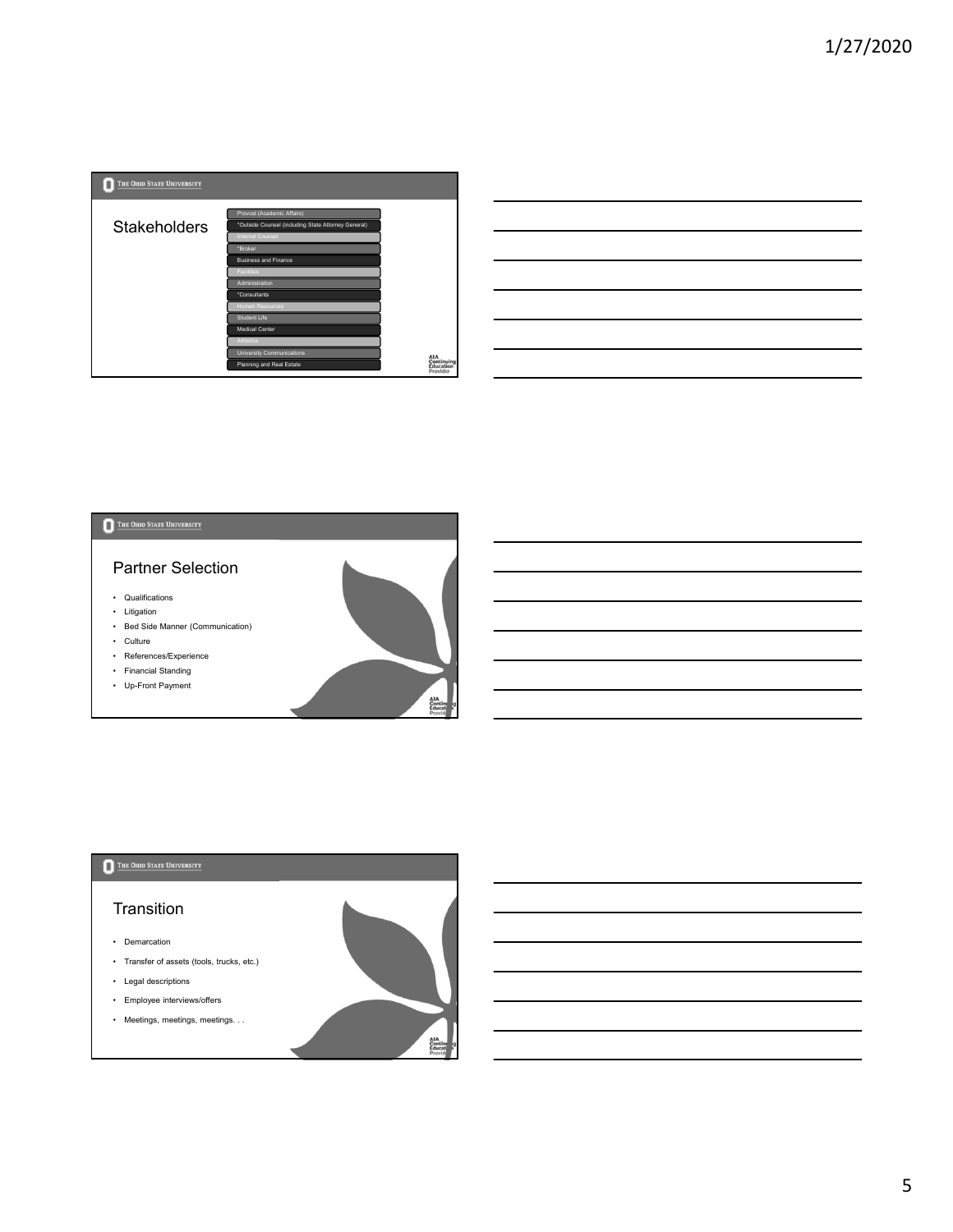## Ongoing

- Financial update meetings
- Operational updates (KPI review/validation) • Construction (approval, design, building, turnover)
- Relationship building



AIA<br>Contir<br>Educa

rcat<br>Widj

# THE OHIO STATE UNIVERSITY

## Examples

- Dining Texas A&M
- Mixed Use Residential College of New Jersey
- Roadway Purdue (State Street) Link
- Underground Transit Chicago (O'Hare to Downtown) Link
- Underground Transit Las Vegas Link
- Campus Expansion University of California Mercered (\$1.1B to double capacity from 5,000 to 10,000 students) Link

### THE OHIO STATE UNIVERSITY

#### Examples

The Ohio State University

- Residential
- Parking
- Sustainability (utilities)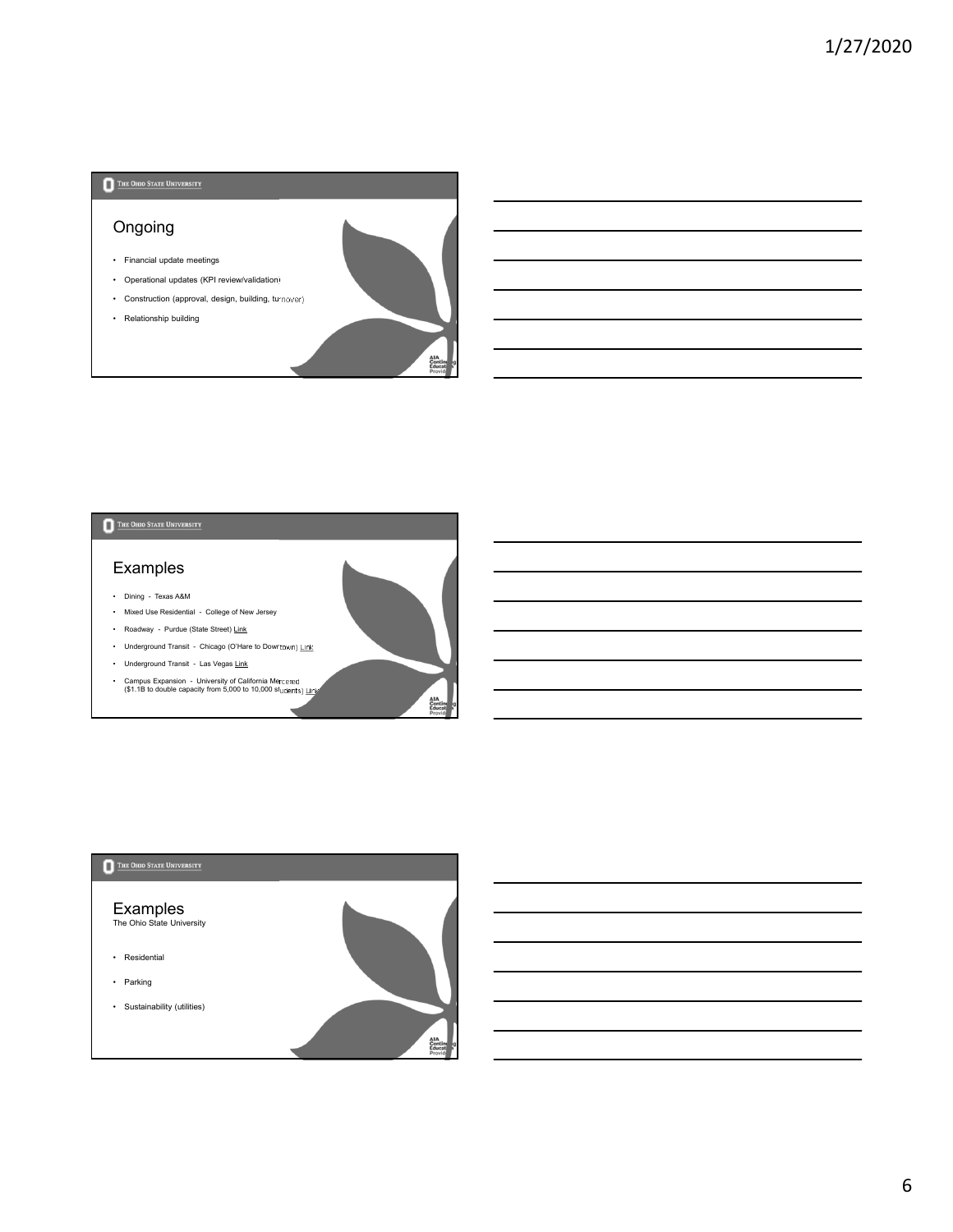

rcat<br>widj

AIA<br>Con<br>Edu

## THE OHIO STATE UNIVERSITY

#### Parking The Ohio State University

- \$483M in endowments and scholarships (QIC Global; operator
- 50-year term
- Staff opposition (funds obtained from staff and visitors)
- Contract controls growth of parking system

#### THE OHIO STATE UNIVERSITY

#### Sustainability (utilities) The Ohio State University

- 25% energy efficiency improvement within 10 years
- 50-year term
- 
- Produced \$1.165B (Axium-ENGIE financial partnership; Engie Bu • Funding from university departments through utility rates
- Contract encourages growth
	-
	- ENGIE finances construction (ECM, lifecycle, and expansion; increased bonding capacity)<br>• ENGIE receives interest through payback (typically 20-year term)<br>• ECM bonus/penalty incentive
	-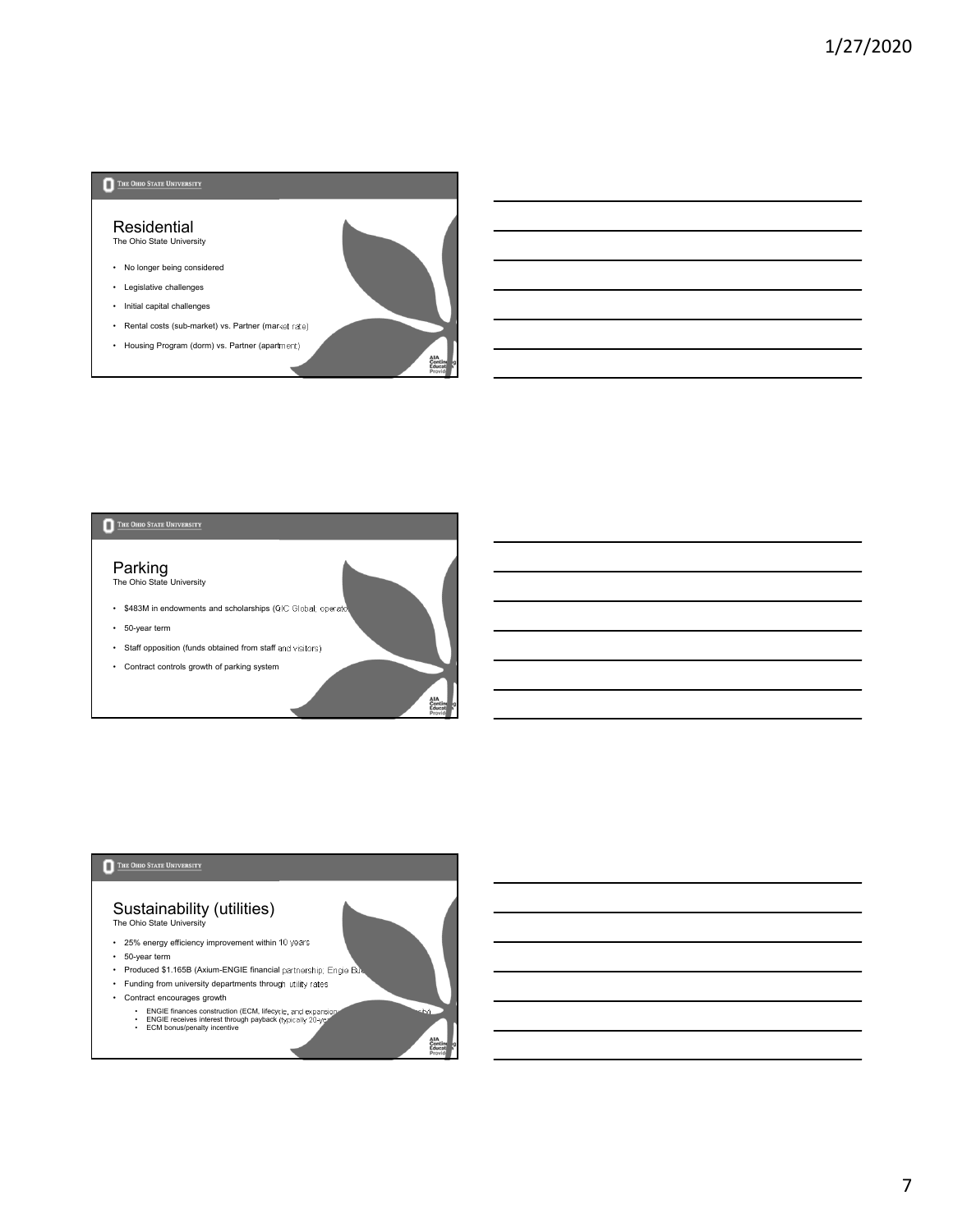#### Sustainability (utilities) The Ohio State University

- Building metering
- Carbon reduction (CHP will reduce carbon emissions by 35%)

rcat<br>Widj

AIA<br>Cont<br>Educ

AIA<br>Contin<br>Educal

- Plant efficiency
	- Heating hot water conversion
	- Chiller plant connections
	- Geothermal Plant efficiency and expansion

#### THE OHIO STATE UNIVERSITY

#### Sustainability (utilities) The Ohio State University

• Initial Challenges

- 
- Coordination/evaluation of first capital plan<br>• Contract interpretation<br>• Leave behind responsibilities (utilities, assets, funds, staff, etc.)<br>• Build strong relationships
- 
- Human Resources
	-
	-
	- S8 staff were directly affected<br>• Retention bonuses<br>• Coordination with the union<br>• Staff were ensured a position if they chose to stay at OSU<br>• ENGIE interviewed and offered positions

#### THE OHIO STATE UNIVERSITY

#### Sustainability (utilities) The Ohio State University

• Lessons Learned

- 
- Coordination Capital Plan, Operational, Metering, Inv.<br>Energy Conservation Measure Projets; Life Cycle and B.<br>• Working groups Gas, Tunnel, Chiled Water, Heating Hotel<br>• Contract Updates<br>• Contract Updates<br>• Contract
- 
- 
- 
- 
- **Partnering** Meetings, Meetings, Meetings …
	-